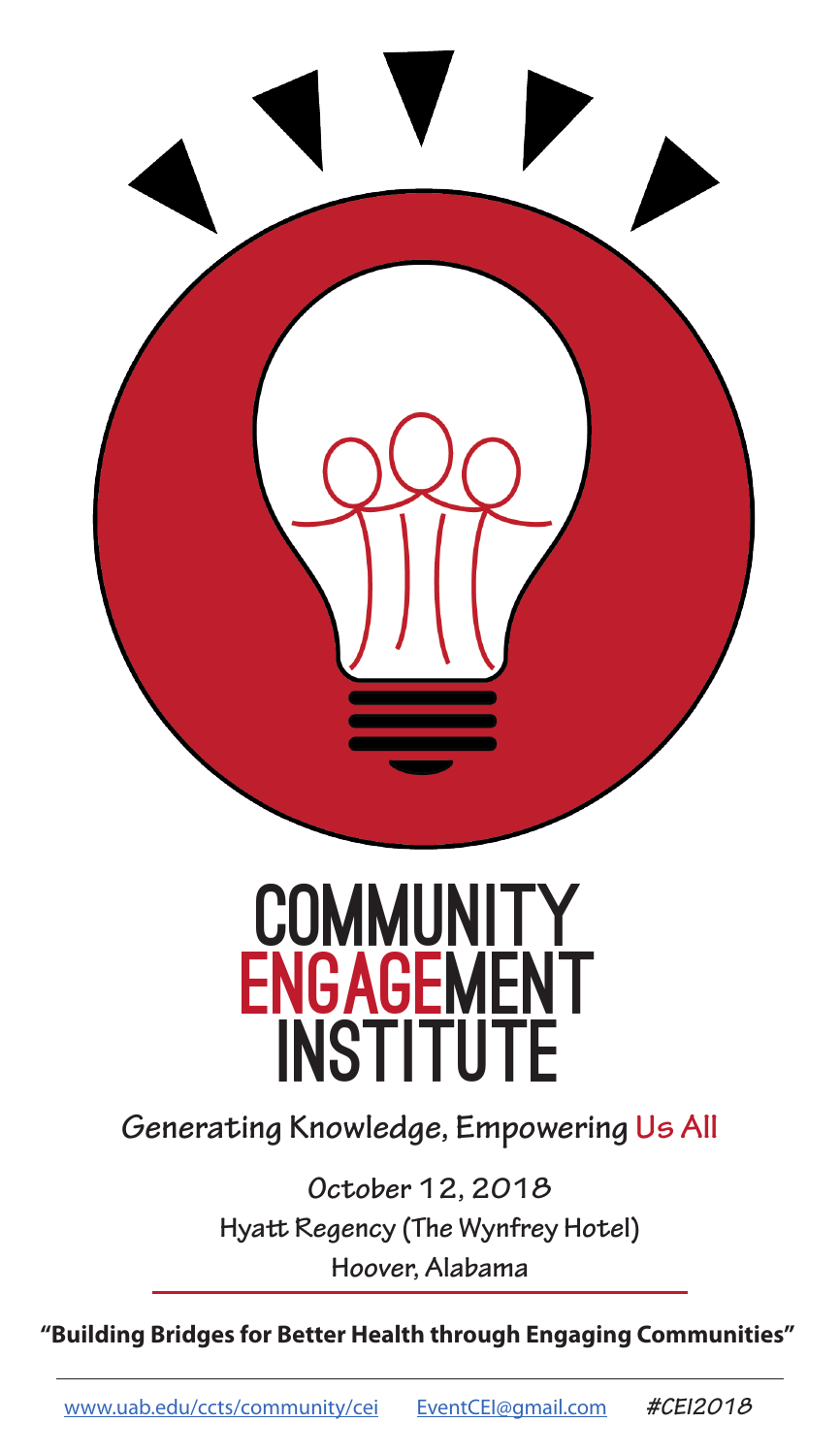

# **ABOUT CEI 2018**

## **"Building Bridges for Better Health through Engaging Communities"**

**The complexity of our greatest health challenges including chronic illness, health inequities, climate change, spiraling health care costs, and the opioid epidemic requires a new level of intersectoral collaboration, one that transcends polarizing politics and service siloes.** 

**Join us for the 2018 Community Engagement Institute, where we will engage with diverse stakeholders from across the Birmingham area and beyond to explore innovative ideas for synergizing our efforts to improve the physical, mental, and spiritual health of our communities.** 

## Follow Us on Social Media



**The Community Engagement Institute**

**UABCEI @uabcei**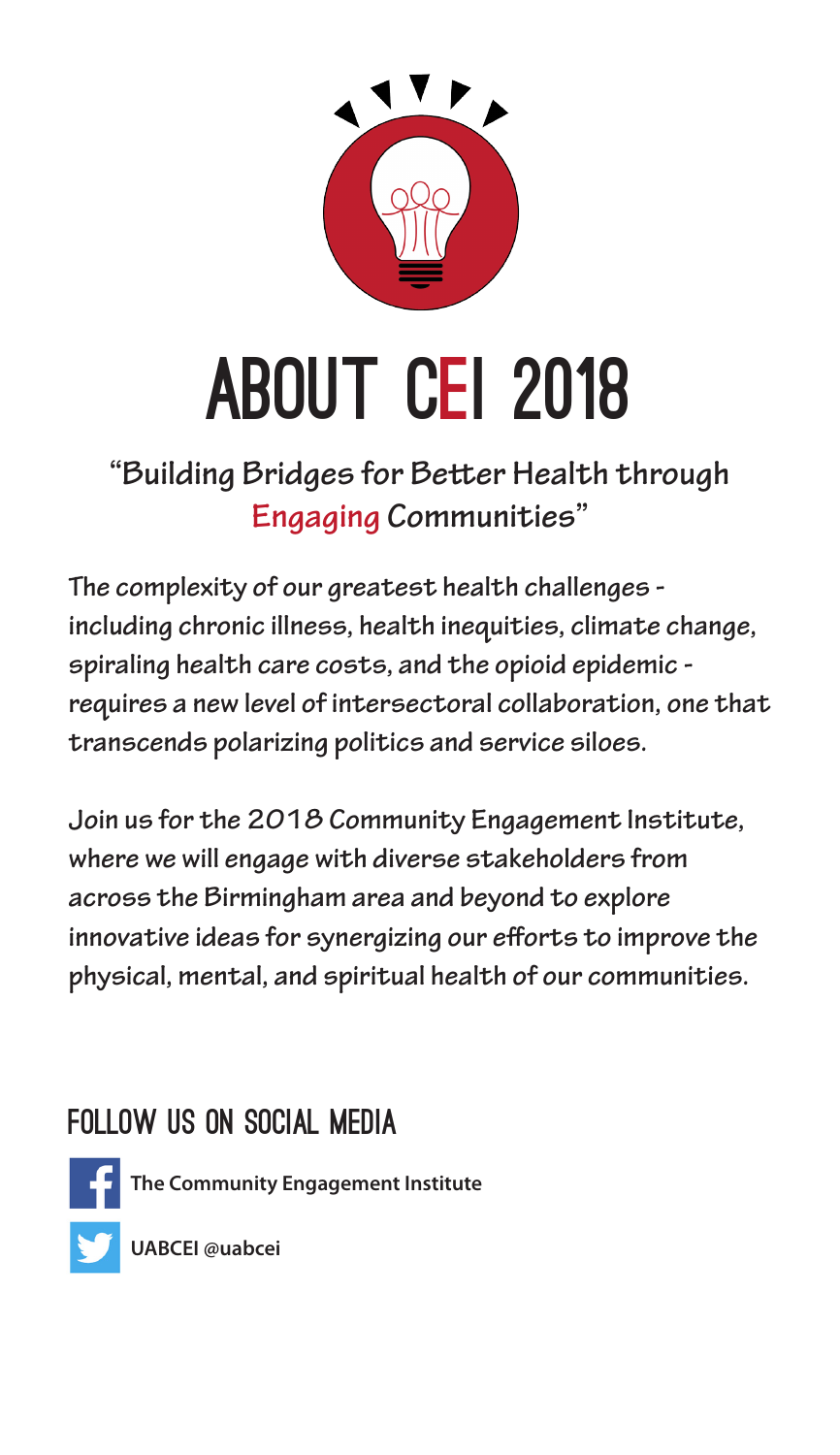## CEI KEYNOTE speaker

#### **Derek M. Griffith, PhD**

*Director, Center for Research on Men's Health Professor of Medicine, Health & Society Vanderbilt University*



Dr. Derek M. Griffith is the Founder and Director of the Center for Research on Men's Health and Professor of Medicine, Health and Society at Vanderbilt University. Dr. Griffith is trained in psychology and public health, and his research focuses on social, economic and political influences on men's health and racial and ethnic health disparities.

The Center for Research on Men's Health is one of the first university-wide centers in the US that focuses on men's health disparities. Launched in the September 2016, the center has the three-pronged mission of improving men's health, reducing unjust differences in health among men, and improving the health of African American men and other men in the US and across the globe.

Dr. Griffith has published over 100 articles in scientific journals, and he specializes in African American men's health. He has pioneered efforts to understand how Black men think about what it means to be a Black man and how those ideas influence their health. In his research on African American men's health, he has often used a community-based participatory research approach. For his use of this approach to research, in November 2013, Dr. Griffith was presented the Tom Bruce Award by the Community-Based Public Health Caucus of the American Public Health Association in recognition of his leadership in community-based public health and for his research on "eliminating health disparities that vary by race, ethnicity and gender."

Dr. Griffith's men's health research has been funded by the American Cancer Society, the Aetna Foundation, and several institutes within the National Institutes of Health. Currently, Dr. Griffith is conducting two interventions: (1) Mighty Men, the first individually tailored, faith-based weight loss study specifically designed for African American men; and (2) Tailor Made, the first weight loss intervention for African American and Latino men that seeks to incorporate individual psychological and biological factors.

Along with his colleagues, Dr. Griffith is editor of two forthcoming books: the *Handbook of Men's Health Disparities* (Taylor & Francis) – the first book to describe unjust yet modifiable differences among men in the United States and across the world – and *Is it Race or Racism?: State of the Evidence & Tools for the Public Health Professional* (APHA Press).

To learn more about Dr. Griffith, please visit: www.vanderbilt.edu/mhs/faculty/ derek-m-griffith/ or www.vanderbilt.edu/crmh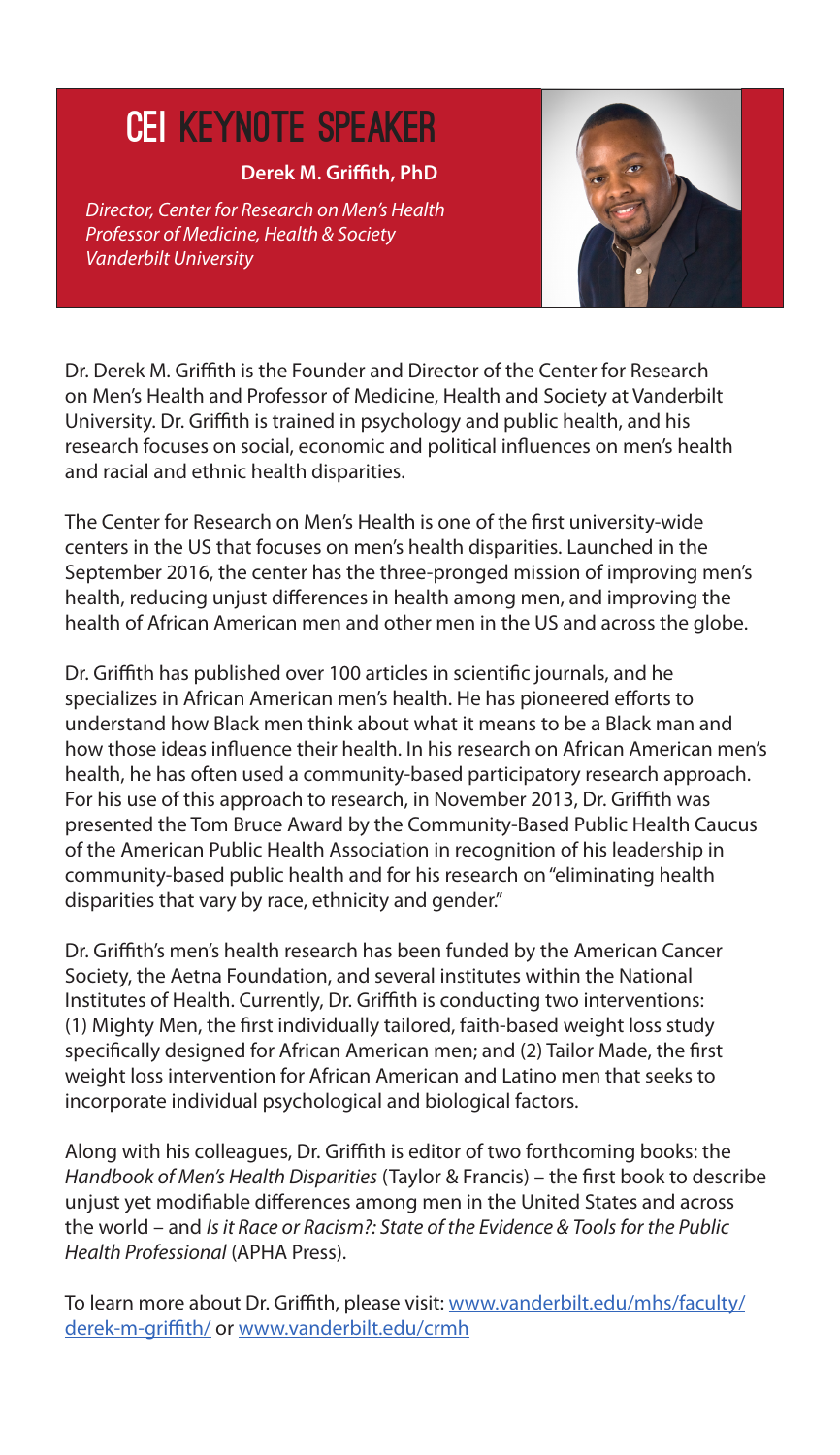

## **COMMUNITY ENGAGEMENT INSTITUTE**

## program agenda

#### 8:30-9:00 **Registration & Continental Breakfast**

Poster viewing is available all day in the Pre-Function Area outside of Wynfrey ABC. Breakfast is provided by the culinary staff of the Hyatt Regency.

#### 9:00-10:45 **Opening Remarks** *Wynfrey ABC*

Shauntice Allen, PhD, *Assistant Professor, One Great Community, UAB Center for Clinical and Translational Science*

Max Michael, MD, *UAB School of Public Health*

#### **Who Contributes to the Health of Our Communities?**

This panel discussion will provide a forum for the many voices of our community to discuss ways to work together and leverage our individual strengths to improve the health of our communities.

#### **Poster Session & Networking Break** *Pre-Function Area of Wynfrey ABC*

| 10:45-12:00   | <b>Breakout Sessions</b><br>A. The Role of Philanthropy in Building Bridges for Better Health<br>B. The Role of Government in Building Bridges for Better Health<br>C The Role of Social Justice in Building Bridges for Better Health<br>D. The Role of Education in Building Bridges for Better Health | Yorkshire<br>Wyndsor I<br>Ivory's<br>Wyndsor II |
|---------------|----------------------------------------------------------------------------------------------------------------------------------------------------------------------------------------------------------------------------------------------------------------------------------------------------------|-------------------------------------------------|
| 12:00-1:30    | Keynote Address & Lunch Wynfrey ABC<br>Derek M. Griffith, PhD<br>Director, Center for Research on Men's Health<br>Professor of Medicine, Health & Society, Vanderbilt University                                                                                                                         |                                                 |
| $1:30 - 2:30$ | <b>Poster Session Judging &amp; Networking</b> Pre-Function Area of Wynfrey ABC                                                                                                                                                                                                                          |                                                 |
| $2:30 - 3:30$ | The World Cafe: Tools for Building Bridges Wynfrey ABC<br>This session will include small group, facilitated conversations to identify<br>ways to bring bridge building ideas to life.                                                                                                                   |                                                 |
| $3:30 - 4:30$ | <b>Cafe Harvest</b> Wynfrey ABC<br>This session will include full-group discussion of themes from small<br>group conversations.                                                                                                                                                                          |                                                 |
| $4:30 - 5:00$ | <b>Reception, Poster Awards &amp; Evaluation</b> Wynfrey ABC<br>Shauntice Allen, PhD, Assistant Professor, One Great Community, UAB Center<br>for Clinical and Translational Science                                                                                                                     |                                                 |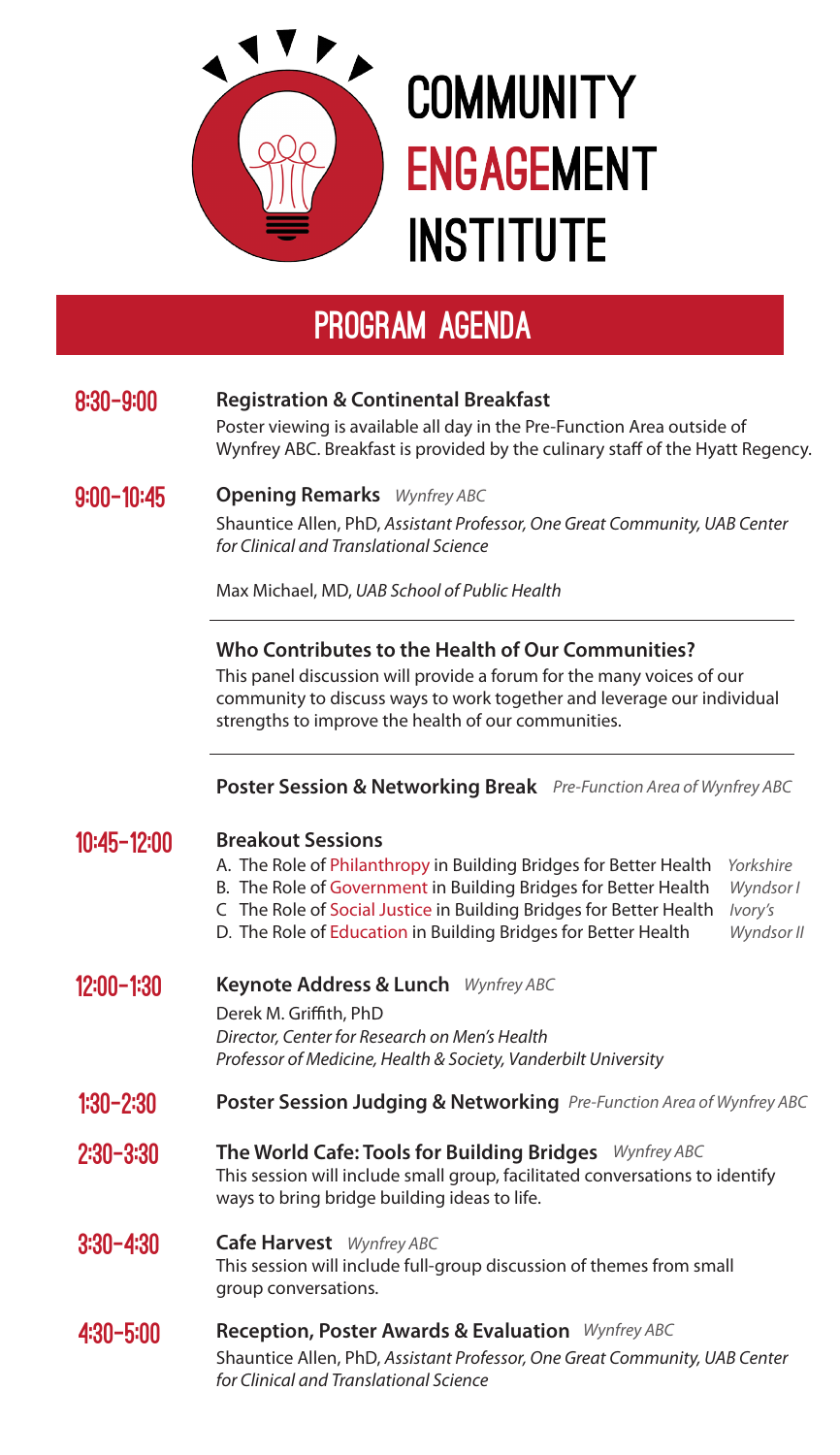## DETAILED PROGRAM

The 2018 program will explore the application of the best and most promising practices that address this year's theme of Building Bridges for Better Health through Engaging Communities and elevates equity as the central intersection where the full impact of social and community change occurs.

## WHO CONTRIBUTES TO THE HEALTH OF OUR COMMUNITIES? 9:00-10:30

#### **Panel Discussion**

*Session Panelists*

- David Hicks, DO, Deputy Health Officer, Jefferson County Department of Health
- Nadia Richardson, PhD, CEO and Founder, No More Martyrs
- Rev. Fred Whitt, Pastor, Agape Missionary Baptist Church, Chaplain, ALACARE
- • Andrea Cherrington, MD, UAB Division of Preventive Medicine

#### *Session Moderator*

Lyord Watson, Jr., M.Div., Moderator Minister of Education, Tabernacle Baptist Church Founder and CEO of the Penny Foundation

This panel discussion will provide a forum for the many voices of our community, including faith-based organization leaders, physical and mental health care providers, economic developers, community advocates, and community-based researchers. We will discuss ways to work together and leverage our individual strengths to improve the health of our communities.

### Breakout Sessions 10:45-12:00

Sessions will offer attendees an impressive lineup of educational workshops, technical assistance, and peer-to-peer networking opportunities. Sessions that address issues such as health and health care accessibility, policy interventions to reduce health disparities, economic stability within and between communities, and the role higher education plays in improving health are welcomed focus areas for breakout sessions.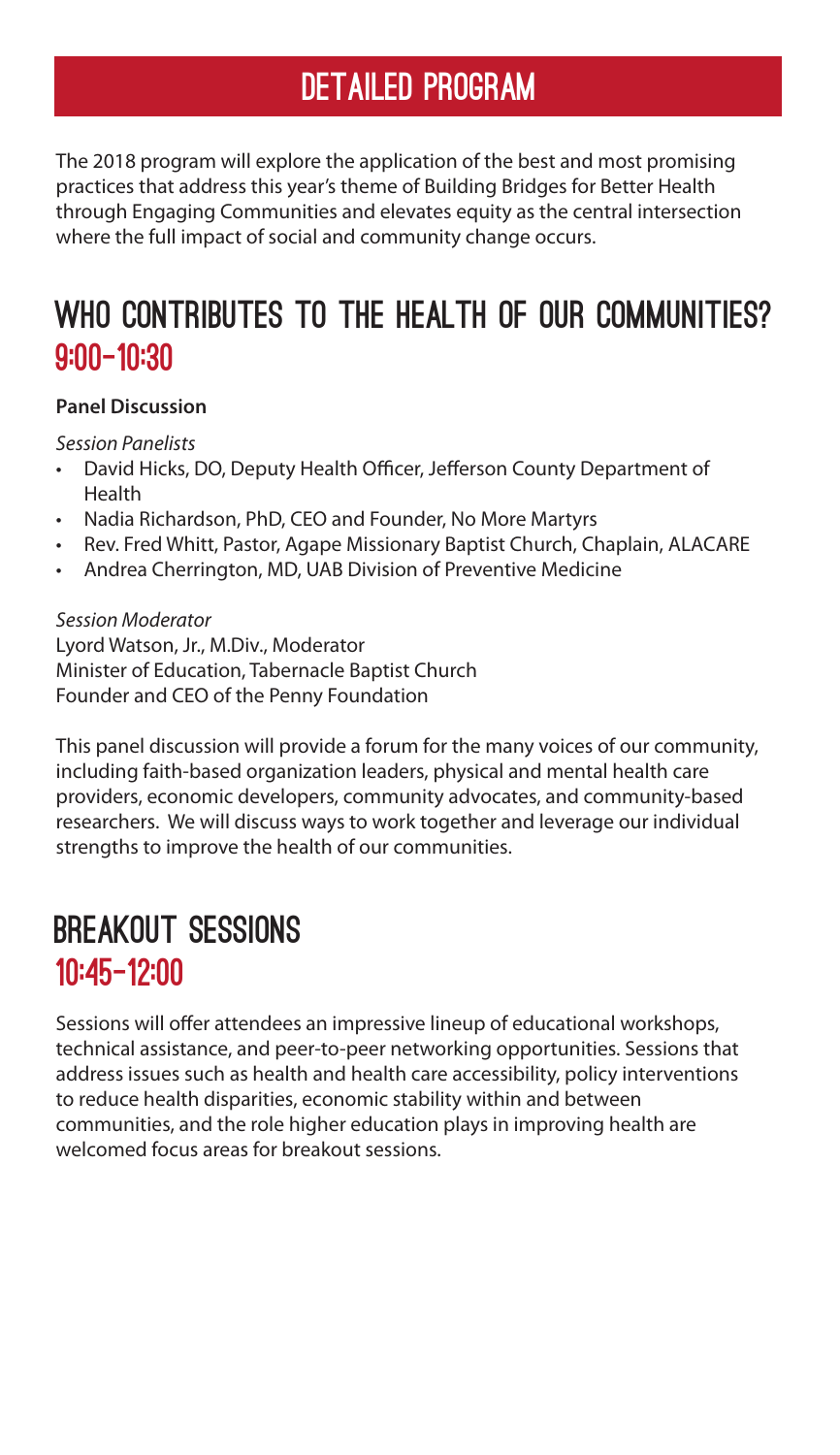#### **Breakout Session A**

The Role of Philanthropy in Building Bridges for Better Health

#### *Session Moderators*

- Ryan Parker, United Way of Central Alabama
- Marsha Morgan, Community Investment Network

#### The Role of government in Building Bridges for Better Health **Breakout Session B**

#### *Session Moderators*

- • Rod Scott, State Legislator, House District 55
- Darryl O'Quinn, Birmingham City Council, District 5

#### The Role of Social Justice in Building Bridges for Better Health **Breakout Session C**

#### *Session Moderators*

- Jennifer Sanders, Pastor, Beloved Community Church, UCC
- T. Marie King, Activist and Trainer

#### The Role of Education in Building Bridges for Better Health **Breakout Session D**

#### *Session Moderators*

- • Tonya Perry, PhD, Professor, UAB School of Education
- • Taylor Eads, College Admissions Made Possible
- Larrell Wilkinson, PhD, Associate Professor, UAB School of Education

## The World Cafe: Tools for Building Bridges 2:30-3:30

#### **Small Group Facilitated Discussion**

During this session, CEI attendees will break into small groups for three, 20-minute brainstorming conversations. The goal is to identify specific ways participants can use the knowledge and skills from earlier sessions to bring bridge-building ideas to life in our communities. Participants will be asked to change tables for each 20-minute discussion, engaging with new CEI attendees in each conversation.

### Cafe Harvest 3:30-4:30

#### **Small Group Facilitated Discussion**

During this session, small group facilitators will share insights, themes and results from the discussions with the full group.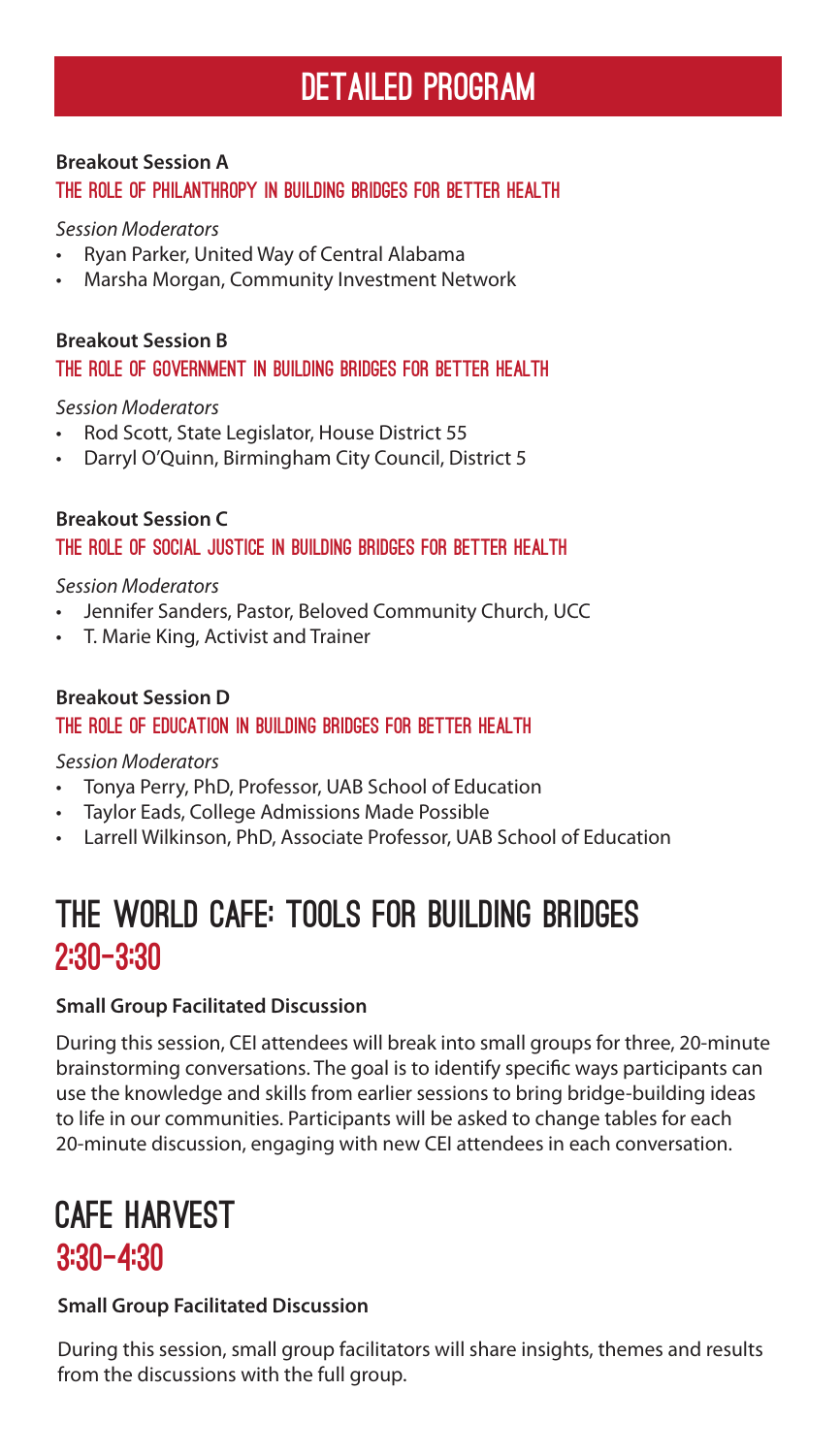## about THE cei Meeting location

The 2018 Community Engagement Institute is located at **1000 Riverchase Galleria, Birmingham, Alabama, 35244** in the Hyatt Regency Birmingham (The Winfrey Hotel), noted below by the large red star.

Please note that free parking is available around the perimeter of the Galleria Mall. Parking in the Belk or Dave and Buster's lots closest to the street entrance of the Hyatt is fine. Do not park in the Jared Jewelers parking area. They will tow your vehicle if you do. You may also park in the parking deck of the Galleria and walk to the hotel entrance through the mall. Paid parking in the Hyatt Regency deck is \$12 a day or a flat \$18 dollars for valet.

#### **Directions**

#### *If entering through the Galleria Mall from the parking deck*

You will enter on the second level of the mall. Walk towards the center of the mall (near the carousel and Food Court area) and walk towards the in-mall portal entrance that says "The Wynfrey." Take the escalator up to the second level of the hotel to access the registration area and main ballroom.

#### *If entering from the main Hyatt street entrance*

Proceed into the main lobby and take the escalator up to the second level to access the meeting's registration area and main ballroom.

Signs will be around the area. For detailed directions to the Hyatt Regency, please visit the Hyatt Regency Birmingham maps, parking and transportation page on their website for more information: https://www.hyatt.com/en-US/hotel/alabama/hyatt-regency-birmingham-the-wynfrey-hotel/bhmhr/maps-parking**transportation**